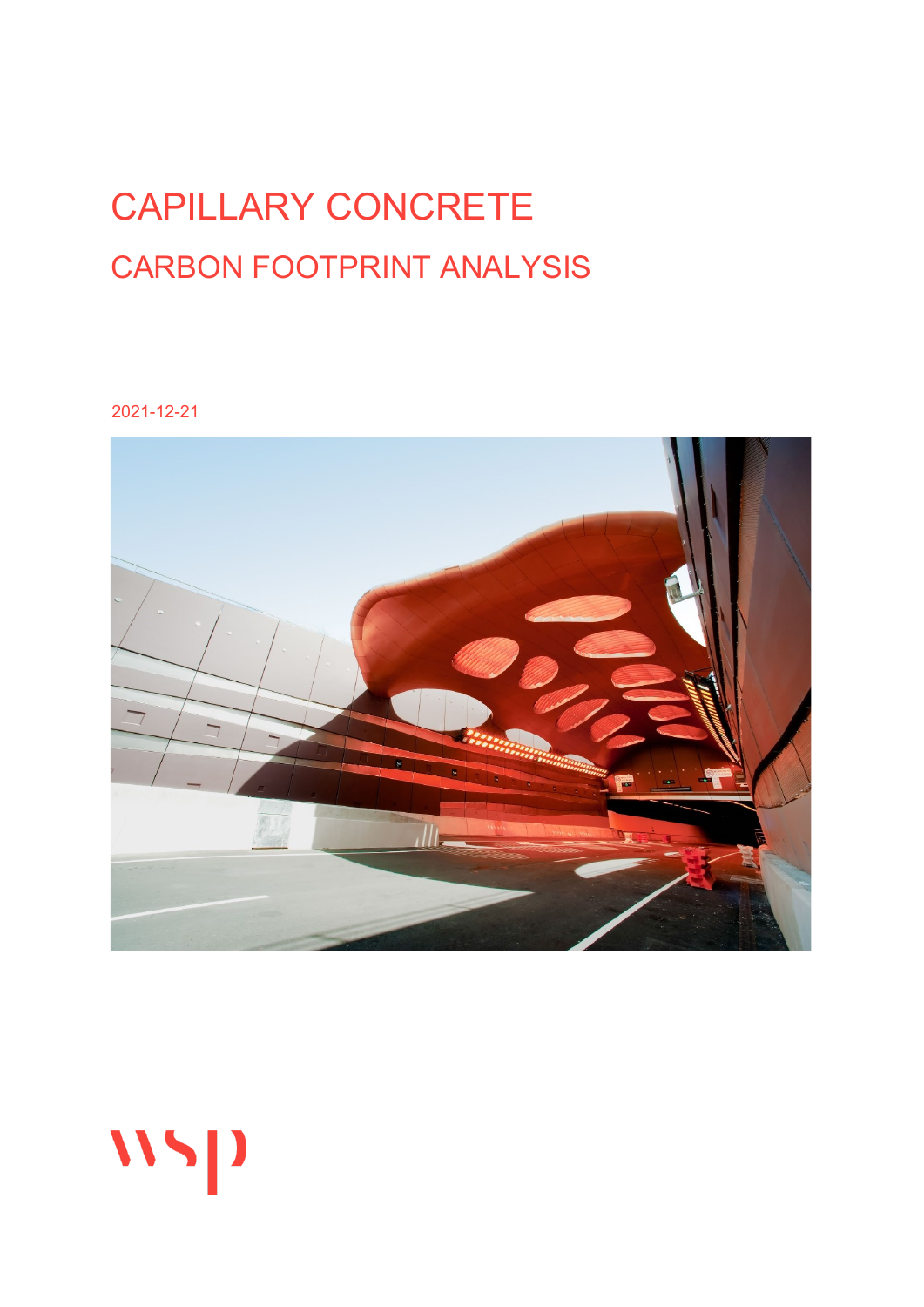## CAPILLARY CONCRETE

### Carbon footprint analysis

### CLIENT

**Capillary Concrete LLC**

### CONSULTANT

#### **WSP Environmental Sweden**

121 88 Stockholm-Globen Besök: Arenavägen 7 Tel: +46 10-722 50 00 WSP Sverige AB Org nr: 556057-4880 **wsp.com**

ASSIGNMENT NO 10329145

AUTHOR Marcus Eriksson, Camilla Blomqvist

DATE 2021-12-21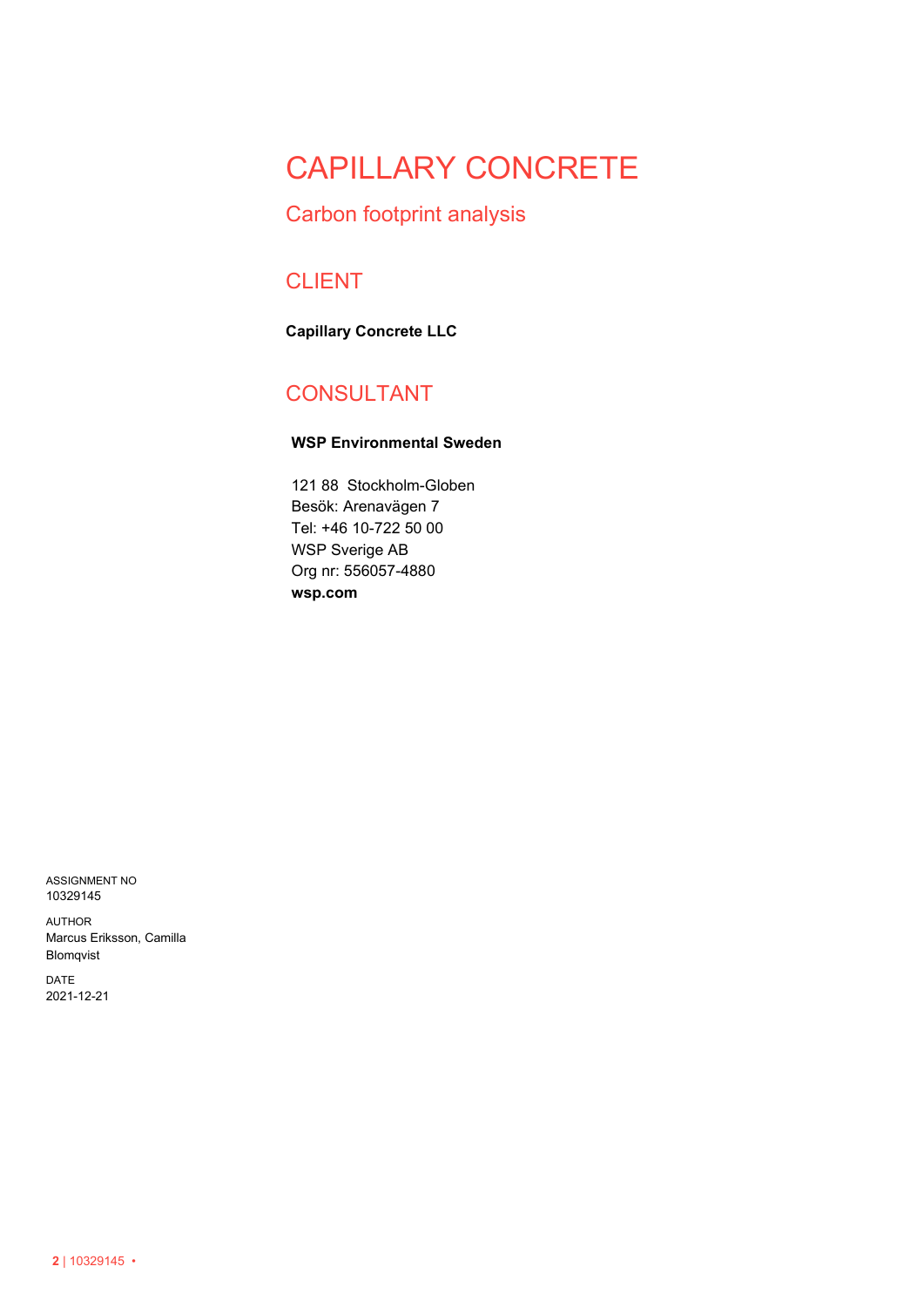### INTRODUCTION

Capillary Concrete uses a particular concrete recipe resulting in concrete with water permeability, which can be used for several applications.

One application is golf courses, where the concrete is used together with sand in bunkers, increasing the bunker lifespan and reducing the need for maintenance and use of sand and water, compared to a conventional bunker.

Concrete is a relatively carbon-intensive material, but reduced need for sand and transportation has positive effects for the carbon footprint of the product. This analysis aims to compare the carbon footprint of the Capillary Bunker to a conventional bunker over its lifetime.

#### 1.1 METHODOLOGY

The method used is a simplified life cycle analysis (LCA), only focusing on the carbon footprint. The methodology involves mapping greenhouse gas emissions from all phases in the lifecycle; construction, use and end-of-life, and applying emission data for all processes included. The emission data used is presented in the references chapter.

The main geographical focus on the analysis is the USA. Emission factors and assumptions about transport distances have been applied accordingly.

## 2 SCENARIOS

Two scenarios have been identified and modelled over 25 years, one for each solution: a golf course with capillary bunkers and a golf course with conventional golf bunkers. Each scenario is described below.

The results are presented assuming an eighteen-hole golf course in the US with approximately fifty sand bunkers, each being 100 square meters in size. This results in a total area of 5,000 square meters (54,000 square feet).

Note that the results indicate the impact from the bunkers on a full-size golf course of using the Capillary Concrete solution in all bunkers, compared to only using conventional bunkers, and do not include any other processes or materials used on a golf course, such as turf maintenance etc.

#### 2.1 CONVENTIONAL SAND BUNKER

The conventional bunker consists of a layer of silica sand, which is applied after soil excavation. The sand is applied directly on the soil, which means that the sand and soil are mixed over time. The sand bunker is assumed to have a lifetime of approximately seven years, after which a complete renovation is made where all sand is replaced.

In addition to the complete renovations every seven years; smaller, annual sand refills are assumed. As the calculation period is 25 years, the conventional bunker requires 2,5 complete renovations during this period, where all sand is replaced.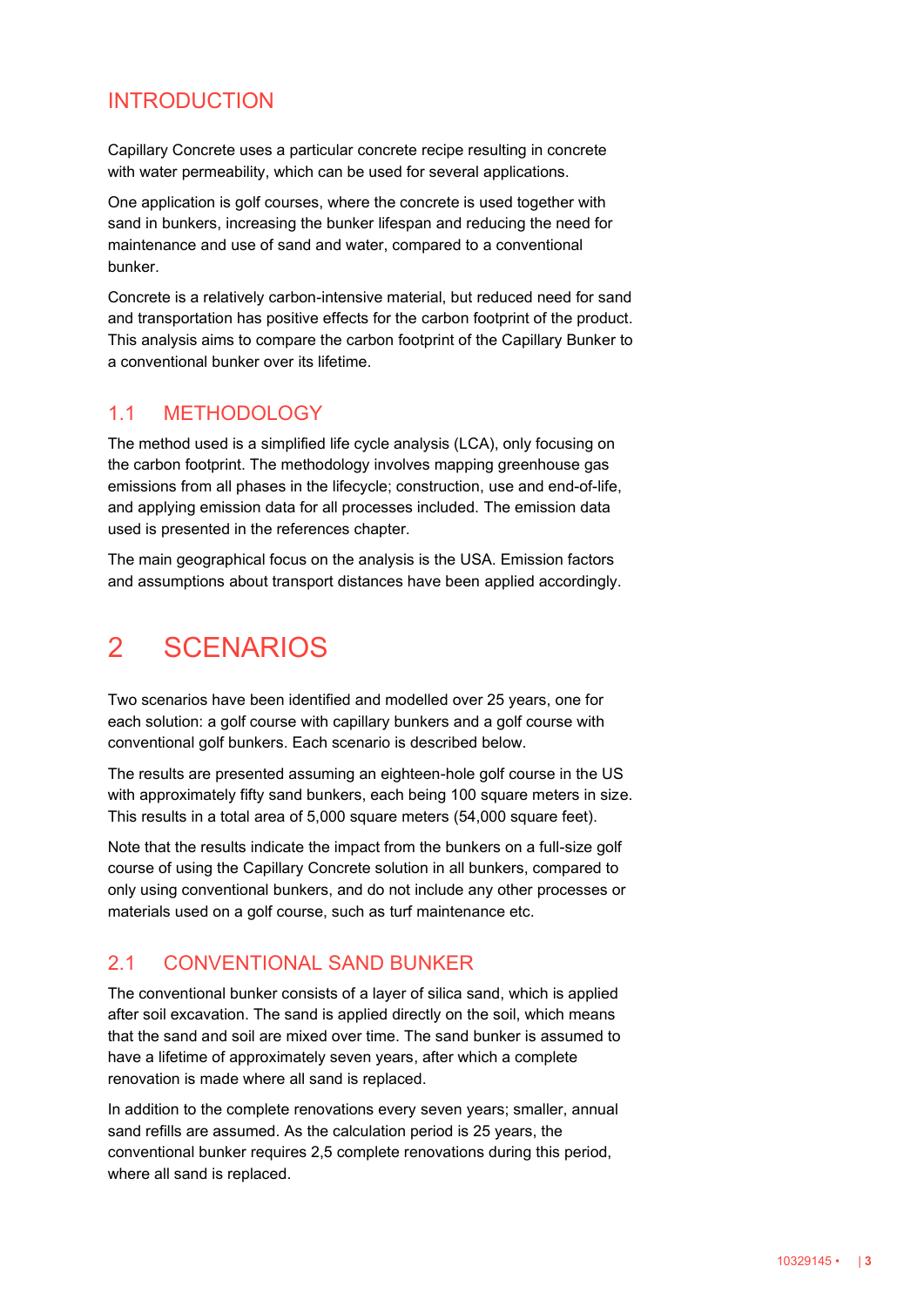#### 2.2 CAPILLARY BUNKER

The Capillary Concrete solution consists of a thin layer of a specialized pervious concrete layer applied at the bottom of the bunker, which is then covered with a layer of silica sand. The concrete stops the sand from mixing with the soil which reduces the need for sand refills and increases the lifetime of the bunker.

The water permeability of the concrete means that the bunker is not flooded and keeps a stable moisture level.

## 3 RESULTS

Figure 1 shows the contribution to climate change from each scenario. Capillary Bunkers are associated with a lower contribution to climate change, with the bunker emissions for a full-size golf course being estimated at approximately 159 metric tons of CO2-equivalents (CO2-eq) over 25 years. The carbon footprint of conventional bunkers for a full-size golf course is estimated at approximately 377 tons of CO2-eq, meaning that the capillary concrete solution results in a carbon footprint approximately 58 % lower.



Figure 1 Greenhouse gas emissions from capillary concrete golf bunkers and conventional golf bunkers at an 18-hole golf course over 25 years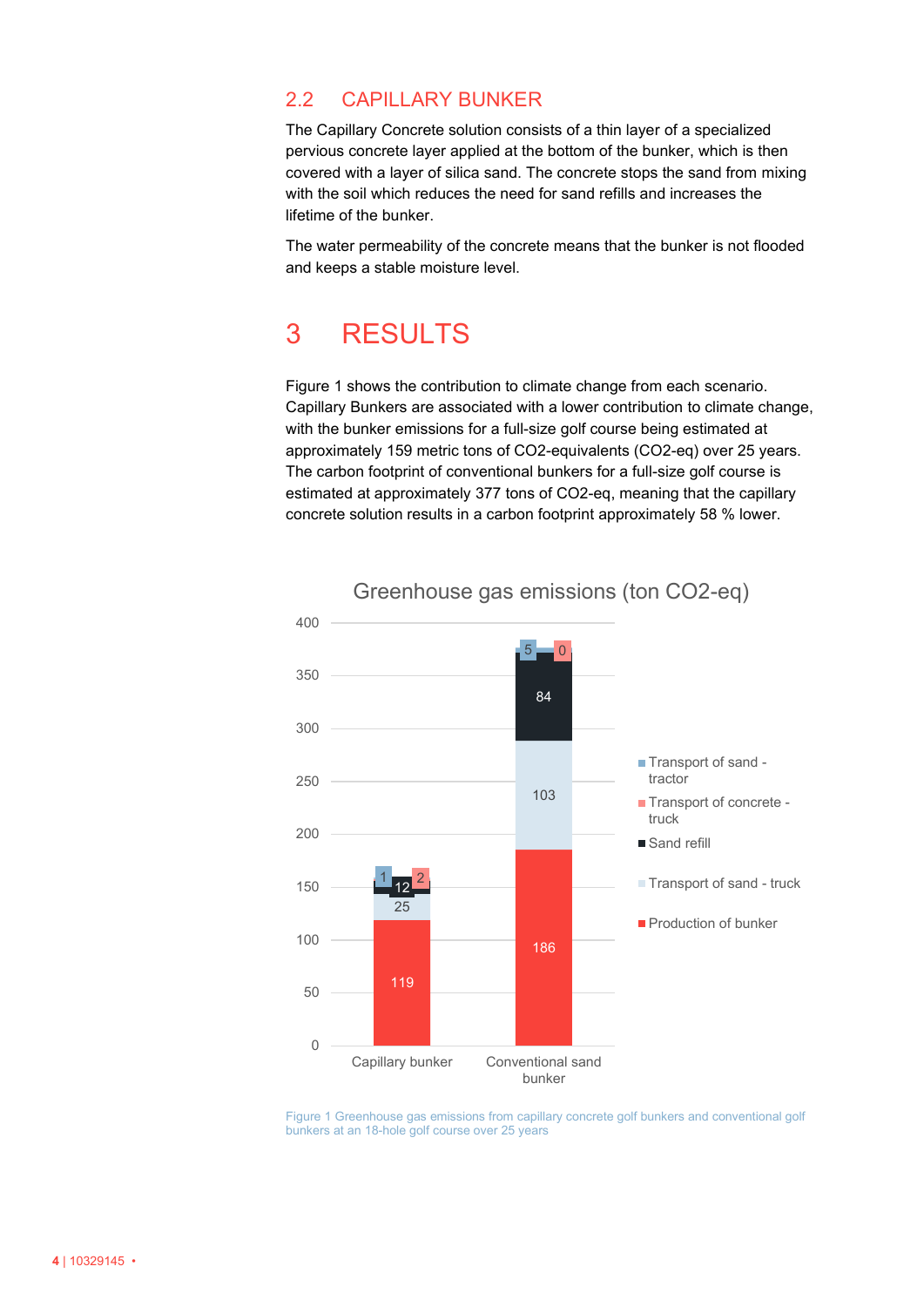Regarding the Capillary Bunker, production of bunker in figure 1 refers to production of the concrete and excavation and processing of silica sand. The production stage has a significant impact compared to material transports and annual sand refills over 25 years.

Regarding the conventional golf bunker solution, production of bunker refers to excavation of silica sand for the initial bunker construction, as well as for the sand needed for each complete renovation every 7 years. Even though the emission factor for the sand excavation and processing is relatively low, the large sand volumes that are needed over 25 years result in significant emissions, alone exceeding all emissions for the capillary concrete solution over 25 years.

In both scenarios, sand refill refers to the annual sand refill made.

A variable with high impact on the result is the expected lifetime of the bunker in each scenario. If the lifetime of the conventional bunker was twice as long, the total emissions would be reduced by half. In that case, the Capillary Bunker would correspond to approximately 85 % of the CO2 emissions from the conventional bunker. Even though the lifetime assumption for the Capillary Bunker is assumed to be conservative – the concrete itself will last for significantly longer than 25 years – this is worth noting.

In table 1, the key parameters used in modelling the carbon footprint of conventional bunkers are tested for a full 18-hole course. It is clear that the technical lifetime is important, as longer lifetimes means reduced need for complete renovations, meaning less need for new silica sand and transportation. For comparison, a technical lifetime of approximately 17 years is required for the conventional bunkers to have a lower carbon footprint than the capillary bunker over 25 years, as is seen in the table.

Even relatively large changes to the annual sand refill requirements and the transport distances do not have the same impact to the total carbon footprint as the lifetime.

| <b>Parameter</b>                                            | <b>Default</b><br>value | Changed<br>value | Change in carbon<br>footprint | Change in<br>carbon<br>footprint % |
|-------------------------------------------------------------|-------------------------|------------------|-------------------------------|------------------------------------|
| <b>Technical lifetime</b>                                   | 7 years                 | 10 years         | -113 tonCO2e                  | $-30%$                             |
| <b>Technical lifetime</b>                                   | 7 years                 | 17 years         | -222 tonCO2e                  | $-59%$                             |
| Annual sand refill                                          | 7.5%                    | 5 %              | -39 tonCO2e                   | $-10%$                             |
| Transport<br>distance from<br>sand quarry to<br>golf course | 100 km                  | 20 km            | -83 tonCO2e                   | $-22%$                             |

#### Table 1. Sensitivity testing of assumptions for conventional bunker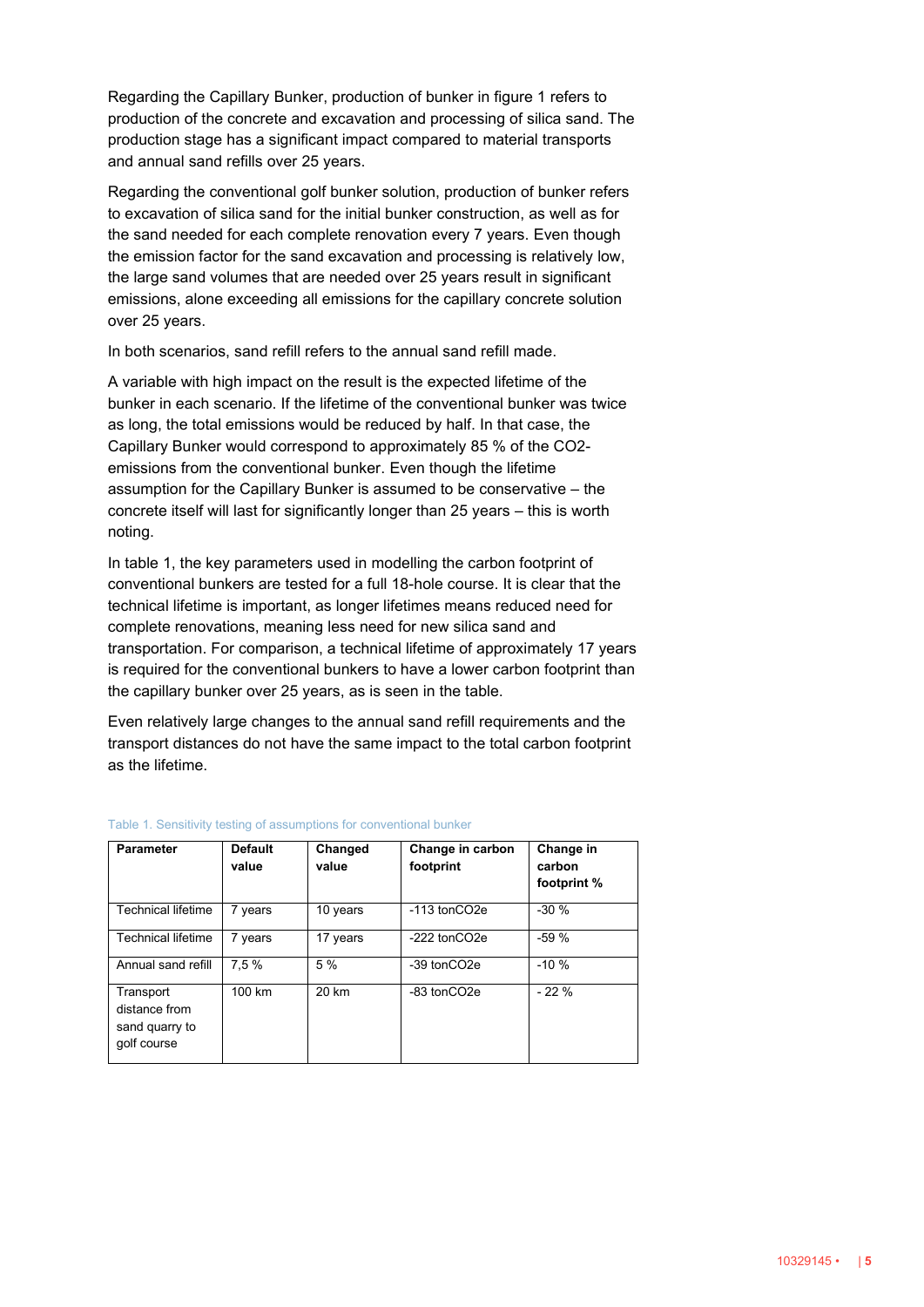## 4 DATA AND ASSUMPTIONS

The calculations are based on input data received from Capillary Concrete, such as concrete recipe, assumptions about maintenance and renovation needs for both solutions, as well as expected lifetimes.

Emission factors have been retrieved from the Ecoinvent 3 database (Wernet, *et al.*, 2016), see more in the references chapter. Further assumptions are listed below.

General assumptions for both bunkers:

- The soil excavation process is not included due to assumed marginal impact.
- Silica sand is assumed to be transported 100 km by truck from the sand quarry to the golf course.
- Transportation of sand at the golf course is assumed to be done by tractor. 5 minutes of transport is estimated per cubic meter of sand.

Assumptions for the Capillary Bunker:

- The concrete is assumed to be transported 20 km by truck from the location where the concrete mix is done to the golf course.
- The concrete is applied with a thickness of 5 cm.
- The emissions data for the concrete is based on average emissions data from three concrete facilities in Florida, USA, which are considered to be representative and relevant for US conditions.
- Silica sand is used, with a density of approximately 1,600 kg per cubic meter.
- The emissions data used for the silica sand production is a global average from the Ecoinvent database, making it applicable for US conditions.
- The sand layer has a thickness of 15 cm.
- The Capillary Bunker has an expected lifetime of 25 years.
- Yearly refill of 1 % of the sand is required.

Assumptions for the conventional sand bunker:

- Silica sand is used, with an estimated density of 1 600 kg per cubic meter.
- The emissions data used for the silica sand production is a global average from the Ecoinvent database, making it applicable for US conditions.
- The sand layer has a thickness of 15 cm.
- The conventional sand bunker has an expected lifetime of 7 years, after that a complete change of sand is done. This is based on assumptions from [https://asgca.org/wp](https://asgca.org/wp-content/uploads/2016/07/asgca-life-cycle_-_final_2014_v2.pdf)[content/uploads/2016/07/asgca-life-cycle\\_-\\_final\\_2014\\_v2.pdf](https://asgca.org/wp-content/uploads/2016/07/asgca-life-cycle_-_final_2014_v2.pdf)
- Yearly refill of 7.5 % of the sand is required.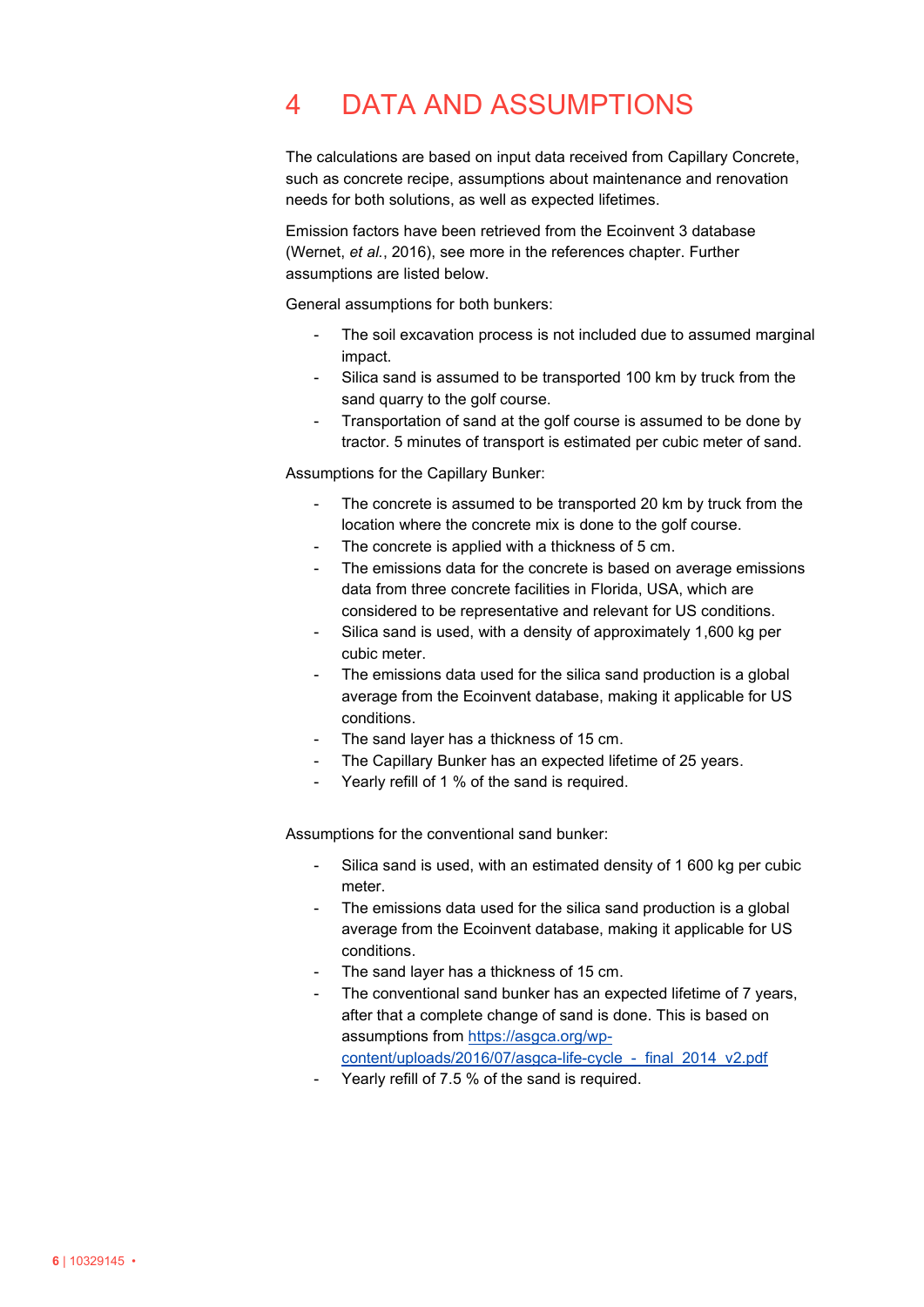### **REFERENCES**

Ecoinvent 3. Market for silica sand - GLO - silica sand

Ecoinvent 3. Sand {CH| market for | Alloc Def, U

Ecoinvent 3. Transport, freight, lorry 16-32 metric ton, euro5 {RoW}| market for transport, freight, lorry 16-32 metric ton, EURO5 | Cut-off, U

Ecoinvent 3. Transport, tractor and trailer, agricultural {RoW}| market for transport, tractor and trailer, agricultural | Cut-off, U

Environmental Product Declaration, 2018. Maschmeyer Concrete Company of Florida Inc. EPD for concrete produced at three Orlando facilities. https://www.nrmca.org/wpcontent/uploads/2019/10/MaschmeyerNRMCAEPD10021\_20180801.pdf

Wernet, G., Bauer, C., Steubing, B., Reinhard, J., Moreno-Ruiz, E., and Weidema, B., 2016. The ecoinvent database version 3 (part I): overview and methodology. The International Journal of Life Cycle Assessment, [online] 21(9), pp.1218–1230. Available at: <http://link.springer.com/10.1007/s11367- 016-1087-8> [Accessed 10 12 2021].